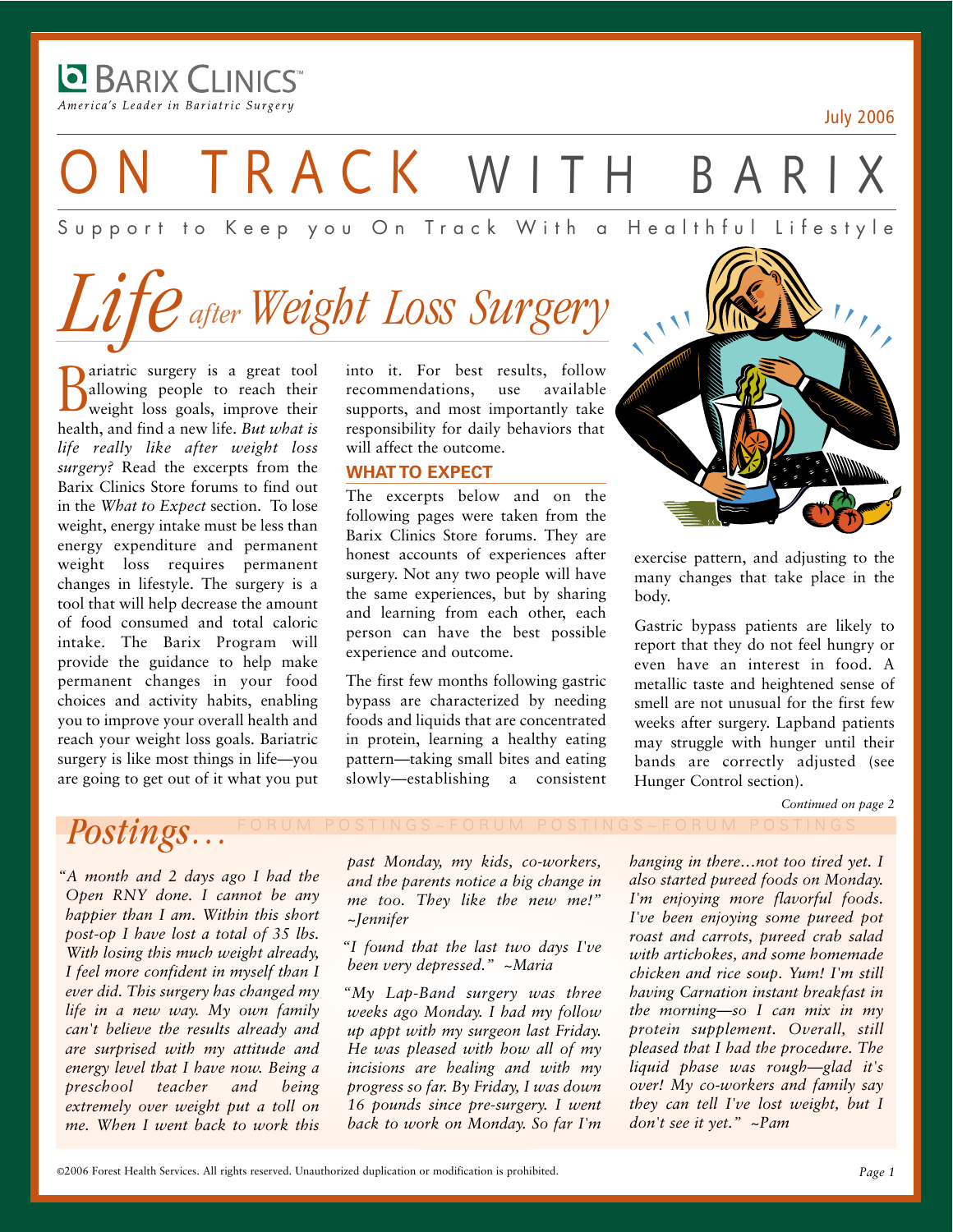#### *Life,* cont. from page 1

Some sail through this period with an incredible amount of energy, a sense of joy and excitement, and a commitment to a new and healthy lifestyle. Others tend to struggle with the adjustments during the first few months.

The first year following gastric bypass surgery is one of adjustment; adjusting to a new way of eating, adjusting to a smaller and smaller body size, and adjusting to new opportunities for physical activity. It is an exciting time as weight comes off quickly. Gastric bypass patients will need to make a consistent effort to insure that adequate amounts of protein are consumed. Healthful lifestyle habits that are put into place will set the stage to reach weight loss goals—body

## $Postings...$

*"I am a little worried about how much food I'm eating, I had my surgery 6 months ago and have lost 73 lbs but I can eat as much as a normal person and that bothers me. I don't know what I am doing wrong but I don't feel full." ~Sheila*

*"I am almost one year post-op and 16 lbs from goal. I exercise about 3 days per week, during the winter. I use an elliptical, treadmill, bike and exercise ball. I also use exercise bands. I just returned from vacation where I ran on the beach with my husband.* 

*Once the weather warms up here in Michigan, I will walk daily. I am going to work on running a bit more and would like to run a 5K this summer. This surgery has been life saving and life changing for me. No way would I have even walked 3-days/week a year ago." ~Kelly*

*"I had the surgery in October of 2004. I've done really well since then. I've lost 120 pounds to date and have just started working with a personal trainer and taking self defense classes—it's amazing how*

composition and habits to maintain weight loss.

If patients have incorporated healthful lifestyle habits during the first year, these should be firmly established by the one-year mark. If not, some will struggle to reach weight loss goals and others may experience some weight gain. At some point many post gastric bypass patients find that they can eat a bit more than they did shortly after surgery. They may not have the same reaction to foods high in added sugars. They may have to use some restrictive eating techniques such as only eating ¾ cup of food at a time, eating six small meals to control hunger, stop eating even if they could eat more or choose foods that will provide more satiety.

*much better I feel now than ever before." ~Veronica*

*"I am over three years post op. I have lost 130 pounds. I have not reached my goal weight but I have transformed my life and am so much happier and healthier than before." ~Kathleen*

*"I had Open-RNY surgery in November, 2002. I have found that I am able to eat more then I think I should be. I haven't been keeping myself accountable and it has shown. I have really let emotional eating take over for me in the last 8 months as several (and I mean several) stressful events have happened in my personal and family life. I eat when I'm anxious, sad, stressed, worried and even when I'm happy. It doesn't matter if I'm not "feeling" hungry, I find myself grazing. In fact, when I think about how I never reached my goal and how I've gained weight, it only makes me feel like I want to eat. And exercise? What's that? I haven't exercised since February. My original weight loss goal may have been a tad unrealistic, however I didn't maintain the awesome weight loss I achieved…I've gained*

It is unreasonable to expect that a person can eat whatever they want, lead a sedentary lifestyle and have a healthy weight. Incorporation of lifestyle habits that support a healthy weight is essential to both weight loss and especially weight maintenance.



*about 20 lbs. back of my original 140 lb. loss!!! And now instead of being 20 lbs. away from my original goal… I'm 40!!!!" ~Heidi*

*"It really hasn't been hard keeping it off if you stay to everything Barix has taught us. I am not exactly the poster child as I have sure done my share of messing up on things I really shouldn't eat but I really do watch it and don't make a habit of it. I have kept to the high protein and still do bars and drinks. I will admit it is sometimes hard to get in the 6 meals a day. Sometimes it might be a handful of grapes or a cup of yogurt but I do try. I really think the ones we hear about who gained back some weight take in more calories in fat and sugar and begin to graze and sure I have seen people in the support group who have gained some back but usually if they don't mind searching they know how and even why they have gained." ~Kathy*

*"I am (almost) 10 years post-op. I lost a total of 155 lbs—still feel GREAT! This is truly the best thing I have ever done for myself and/or my family." ~Dee*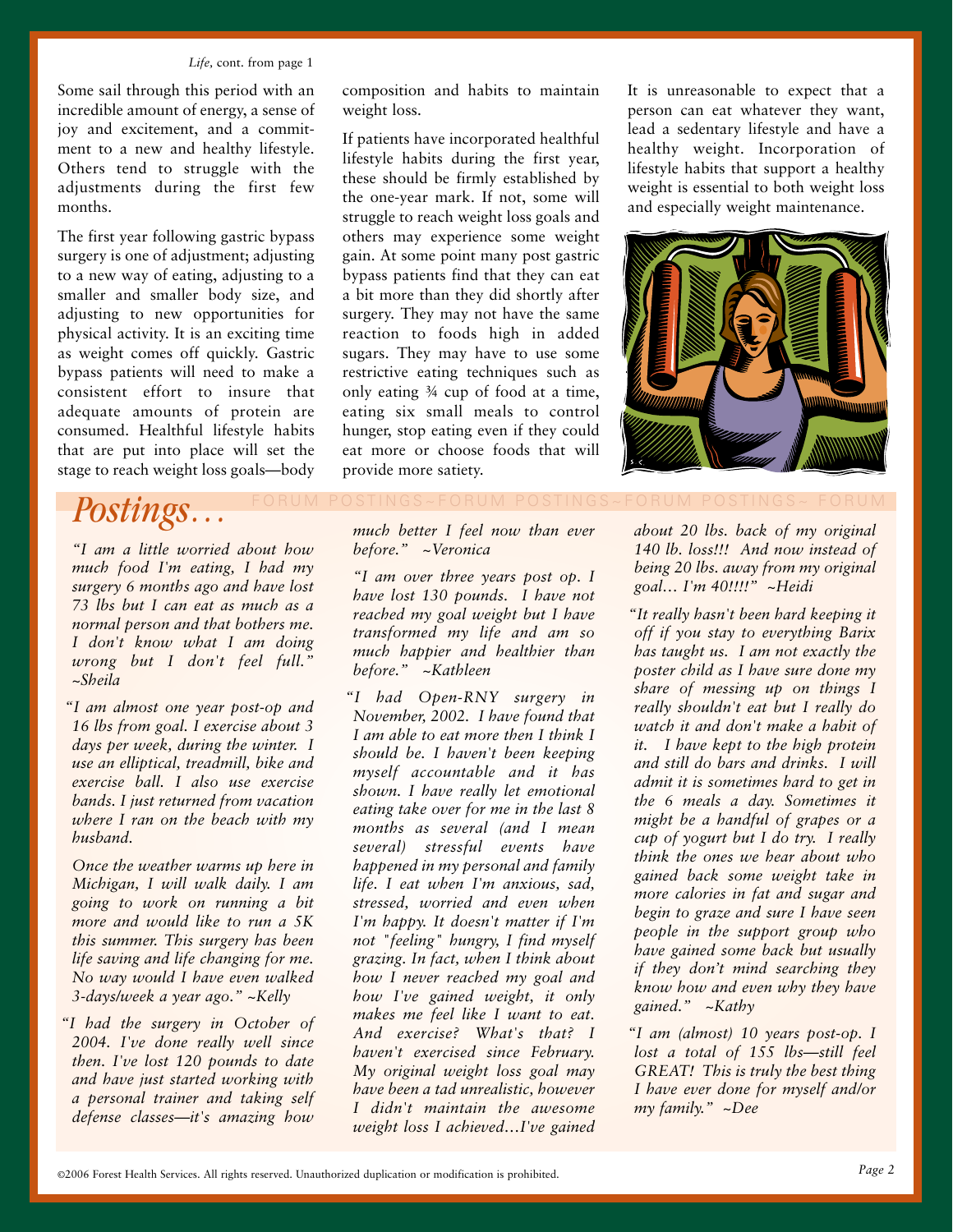# *…for best results Recommendations*

elow are the general concepts of<br>the Barix Program. The the Barix Program. recommendations are the same for both the LapBand and gastric bypass procedures. No matter which surgery you and your surgeon have determined is best for your personal needs, obtaining adequate nutrition, increasing activity and developing healthful lifestyle habits are essential to a healthful weight loss.

*Adequate fluid* is essential to good health. Fluids need to be sipped. Fluids should be consumed prior to meals or 20–30 minutes after meals. This prevents overfilling of the pouch or flushing of foods through the pouch; minimizing early satiety. Sixtyfour ounces a day (almost 2 liters) of fluid is needed to keep the body hydrated. The majority of fluid should come from water or other calorie free options. After the regular food phase has been reached, fluids with calories should be limited to 6 oz of 100% juice, 24 oz of low fat milk or 1 meal replacing protein drink per day.



*Adequate Nutrition* can be obtained by making healthful food choices. Because food volume is limited, it is especially important to choose foods that will provide your body with the nutrients it needs. Utilize the Recovery Nutrition Guide and the Barix Eating Guide to choose foods that will fuel your body and encourage weight loss. Vitamin and mineral supplementation as recommended by your Barix Nutritionist will insure that your body gets what it needs.

*Six small meals* will allow for adequate nutrition, increased energy, and improved hunger control. Taking small bites and chewing foods well will allow food to pass through the banded opening without discomfort. Most meals should take at least 20 minutes to consume. Eat your meal in 20–30 minutes, then wait 2  $\frac{1}{2}$  to 3  $\frac{1}{2}$ hours before eating again. Avoid grazing on pretzels, crackers or other foods throughout the day.

*Increased activity* is essential to healthful weight loss and weight maintenance. Studies indicate that a very brisk 30-minute walk or equivalent, in addition to daily activities, is an adequate activity level for most people during the weight loss phase. Exercise requirements for weight maintenance may increase to a very brisk 60-minute walk daily.

#### **USE AVAILABLE RESOURCES**

- Family/Friends/Co-workers
- Bariatric Specialists Group Practice Staff
- Barix Support Groups (http://www.barixclinicsstore.com/ id181.html)
- Barix Clinics Connection
	- ° Barix Forums (http://www.websitetoolbox.com /tool/mb/barixclinicsstore)
	- ° On Track With Barix monthly support letter (http://www.barixclinicsstore. com/newsletter.html)
	- ° Barix Buddies (http://www.barixclinicsstore. com/id147.html
	- ° Recipes
	- Daily Healthful Tips
	- ° Healthful Habits



#### **TAKE RESPONSIBILITY**

The degree of success with bariatric surgery depends upon the ability and willingness to make healthful lifestyle choices. For most, this takes a daily re-commitment to making healthful food choices and finding the time and motivation to engage in exercise. It may mean planning ahead and packing healthful foods for lunches and snacks, getting up 30 minutes early to walk, making a sugar free dessert to take to a gathering, walking away from the candy on a co-worker's desk, putting dinner in the slow cooker before you head out to work, and the list goes on and on.

Your weight and health depend on all of the little daily choices that are made each day, day after day. Re-commit today, and tomorrow, and the next day, and the next. Think about 5 years from now and how the choices that you are making today will impact you then. Will you be at a healthy weight, in good shape, full of energy? The choices that you make today will determine if you reach your goals. *It's worth it—take responsibility!*

### **RECONSTRUCTIVE SURGERY**

**To receive a free reconstructive surgery guide, call 8002820066 or send us an email at rc@barixclinics.com with your name and contact information.**

Our reconstructive surgery program is currently performed at all our centers in Michigan, Ohio, Illinois, Pennsylvania, and Arizona. Call us today for more information!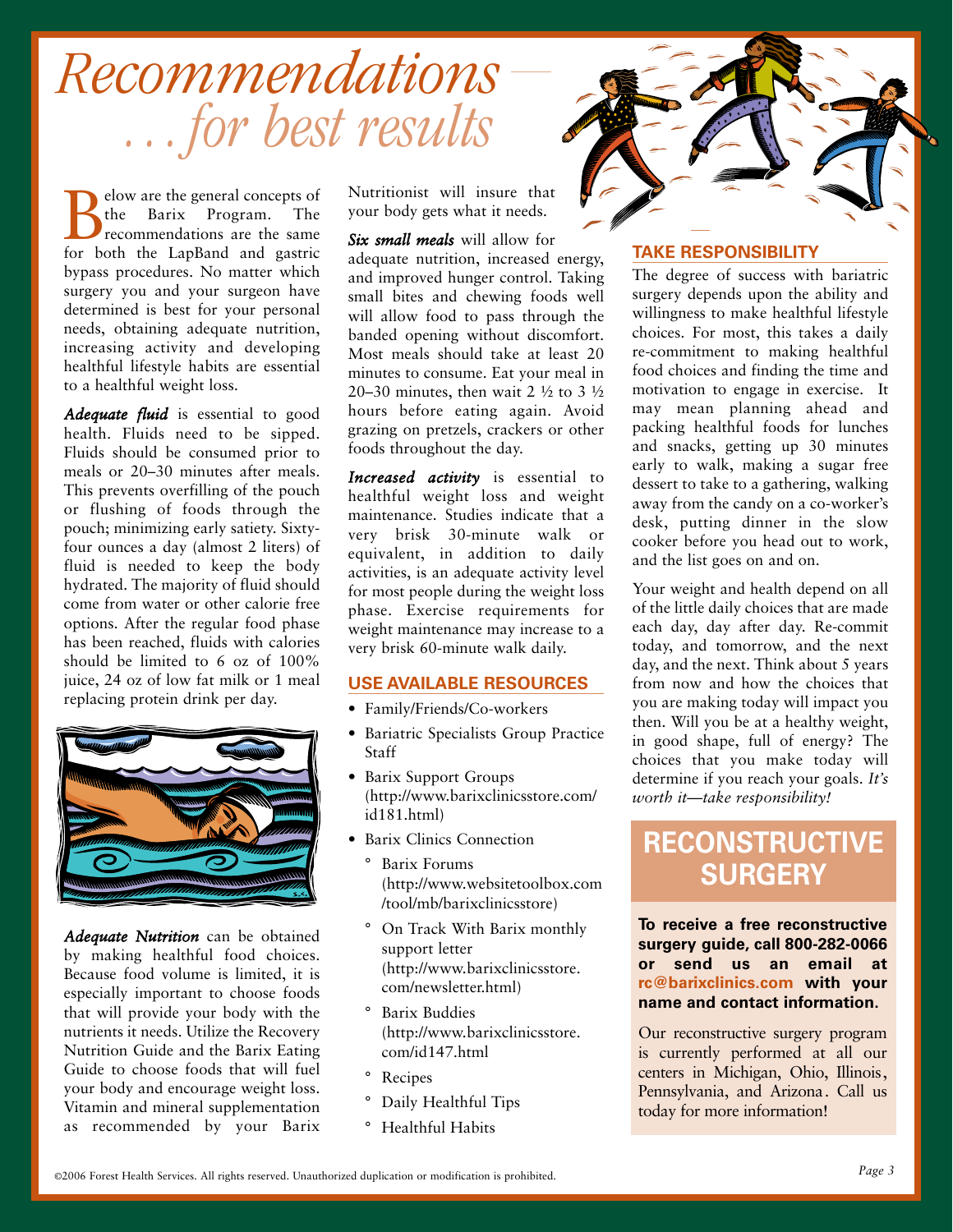

*Eat six small meal*s—Eating small frequent meals helps to keep blood sugar levels even, controlling hunger and providing a higher level of energy. A newer study confirms that you are more likely to snack on sweet and salty foods when meals are skipped. Plan and eat six small meals of healthful foods to nourish your body.

*Choose a source of protein, fat or fiber* with each meal to decrease the glycemic load. Choosing a source of protein, fat or fiber with a carbohydrate source will slow the rise in blood sugar levels allowing an appropriate response from insulin after the meal rather than a quick rise and fall in blood sugar levels that can result in hunger returning quickly.

*Choose foods in closet to nature* foods that have less processing tend to have more fiber, more nutrients and less unwanted added ingredients. Yes, it takes more time to cut up an apple than to open a can of applesauce—but the less processed apple will provide more satiety than the applesauce.

#### *Choose mostly foods that stay in the upper pouch longer.*

*Drink between meals*—not with meals to allow foods to remain in the pouch longer and provide greater satiety. Wait 20–30 minutes after a meal to sip on fluids.

*Choose foods based upon their caloric density.* Studies have found that your body senses fullness or satiety after a eating a certain weight of food no

matter how many calories it contains. Calorie dense foods—those containing 68 calories or more per ounce are no more filling or satisfying than other foods. To find the caloric density of a food, simply divide the calories per serving by the number of ounces in a serving. For example, cottage cheese has 82 calories in a 4 oz serving. Dividing 82 by 4, you find a caloric density of 20. Cottage cheese satisfies with a low calorie level. Fast foods tend to be particularly calorie dense. Look at the chart below to see the caloric density of a few selected foods. Choose most of your foods with a caloric density below 68. Limit foods with a high caloric density.

*Avoid added sugars* which cause a rapid rise and fall in blood sugar levels leading to a quick rebound of hunger.

### **SUBSCRIBE to On Track With Barix at:** www.barixclinicsstore.com/newsletter.html

|                                                                                                | <b>SERVING</b><br><b>SIZE</b> | <b>CALORIES</b><br><b>PER SERVING</b> | <b>CALORIC</b><br><b>DENSITY</b> |
|------------------------------------------------------------------------------------------------|-------------------------------|---------------------------------------|----------------------------------|
| Arby's Beef'N Cheddar                                                                          | 6.9 oz                        | 480                                   | 69                               |
| Arby's Cheddar Curly Fries                                                                     | 6 <sub>oz</sub>               | 460                                   | 76                               |
| Arby's Curly Fries                                                                             | 3.8oz                         | 310                                   | 81                               |
| Arby's Mozzarella Sticks                                                                       | 4.8 oz                        | 470                                   | 98                               |
| Arby's Chicken Finger 4-pack                                                                   | 6.7 oz                        | 640                                   | 94                               |
| McDonald's Quarter Pounder                                                                     | 6.1 oz                        | 430                                   | 70                               |
| McDonalds' Hamburger                                                                           | 3.7 oz                        | 240                                   | 75                               |
| McDonald's Big and Tasty                                                                       | 8.2 oz                        | 540                                   | 66                               |
| McDonalds's Filet-O-Fish                                                                       | 5 <sub>0z</sub>               | 410                                   | 82                               |
| McDonald's small fries                                                                         | 2.4oz                         | 210                                   | 87                               |
| McDonald's chkn' nuggets-4pc.                                                                  | 2.5 oz                        | 210                                   | 84                               |
| McDonald's Grilled Chicken<br>California Cobb Salad                                            | $10.7$ $oz$                   | 280                                   | 26                               |
| McDonald's Grilled Chicken<br>California Cobb Salad w/Low Fat<br>Balsamic Vinaigrette Dressing | 12.2 oz                       | 320                                   | 26                               |

#### **CALORIC DENSITY OF FAST FOODS CALORIC DENSITY OF SELECTED FOODS**

|                             | <b>SERVING</b><br><b>SIZE</b> | <b>CALORIES</b><br><b>PER SERVING</b> | <b>CALORIC</b><br><b>DENSITY</b> |
|-----------------------------|-------------------------------|---------------------------------------|----------------------------------|
| Apple                       | 5 <sub>oz</sub>               | 81                                    | 16                               |
| Broccoli, fresh             | $\frac{1}{2}$ cup             | 12                                    | 8                                |
| Light bread                 | 2 slices                      | 70                                    | 47                               |
| Regular bread               | 1 slice                       | 80                                    | 9                                |
| Grilled chicken breast      | $\frac{1}{2}$ breast          | 142                                   | 47                               |
| Fat free turkey deli meat   | 2 <sub>oz</sub>               | 51                                    | 28                               |
| Cottage Cheese 1% milk fat, | $\frac{1}{2}$ cup             | 82                                    | 20                               |
| Cheddar Cheese              | 1 oz                          | 114                                   | 114                              |